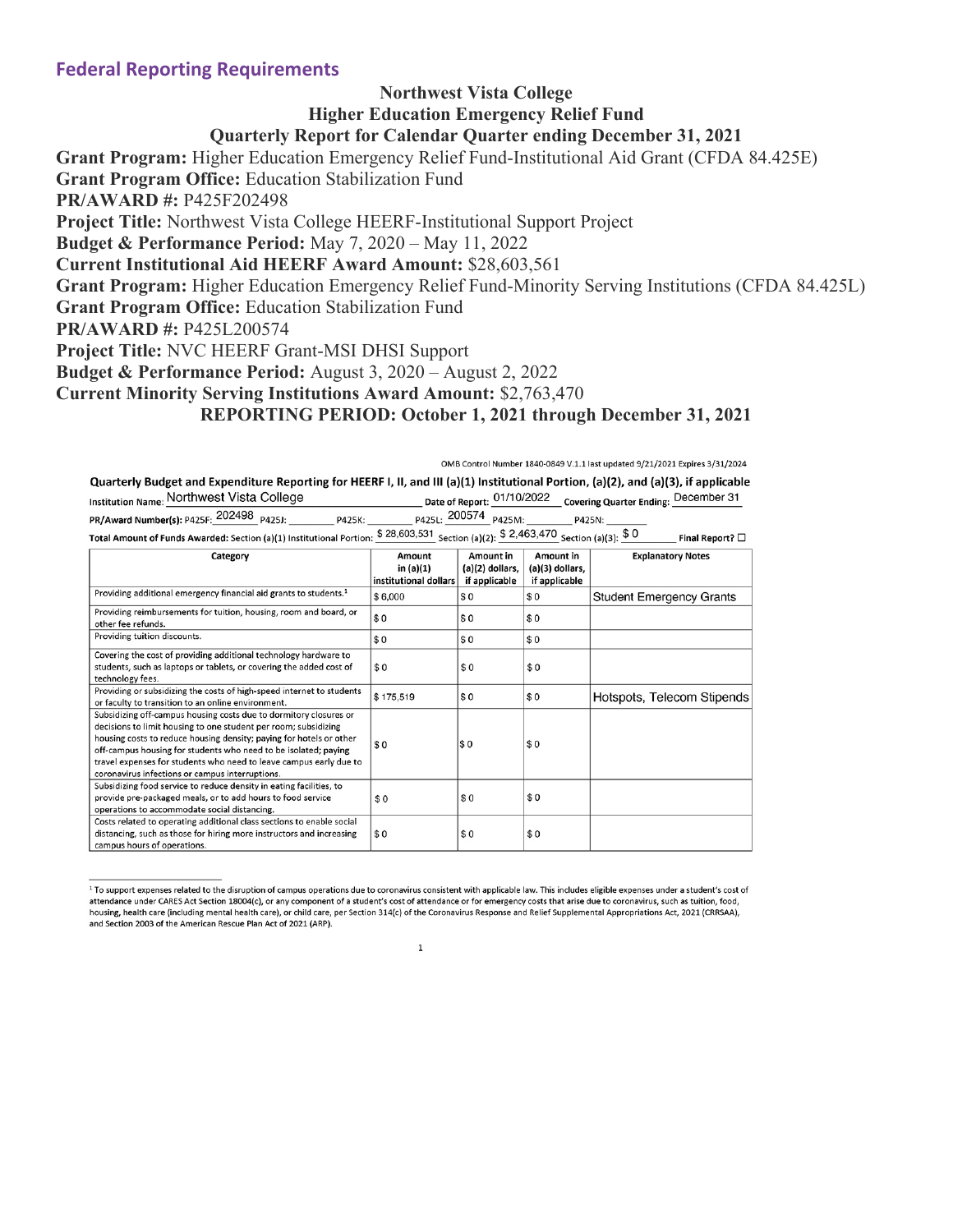| OMB Control Number 1840-0849 V.1.1 last updated 9/21/2021 Expires 3/31/2024 |  |
|-----------------------------------------------------------------------------|--|
|                                                                             |  |

| Category                                                                                                                                                                                                                                                                     | Amount                | Amount in       | Amount in       | <b>Explanatory Notes</b>                                                                          |
|------------------------------------------------------------------------------------------------------------------------------------------------------------------------------------------------------------------------------------------------------------------------------|-----------------------|-----------------|-----------------|---------------------------------------------------------------------------------------------------|
|                                                                                                                                                                                                                                                                              | in (a)(1)             | (a)(2) dollars, | (a)(3) dollars, |                                                                                                   |
|                                                                                                                                                                                                                                                                              | institutional dollars | if applicable   | if applicable   |                                                                                                   |
| Campus safety and operations. <sup>2</sup>                                                                                                                                                                                                                                   | \$32,642              | \$260,413       | \$0             | PPE; Campus Health & Safety Officer salaries and fringe; signage; safety operation equipme        |
| Purchasing, leasing, or renting additional instructional equipment<br>and supplies (such as laboratory equipment or computers) to reduce<br>the number of students sharing equipment or supplies during a class<br>period and to provide time for disinfection between uses. | \$23.368              | \$0             | \$0             | Classroom technology; mobile<br>carts and laptops; lab supplies;<br>software                      |
| Replacing lost revenue from academic sources. <sup>3</sup>                                                                                                                                                                                                                   | \$1,351,158           | \$0             | \$0             | Outstanding tuition balances; Tuition Revenue loss due to pandemic                                |
| Replacing lost revenue from auxiliary services sources (i.e., cancelled<br>ancillary events; disruption of food service, dorms, childcare, or<br>other facilities; cancellation of use of campus venues by other<br>organizations, lost parking revenue, etc.). <sup>3</sup> | \$0                   | \$0             | \$0             |                                                                                                   |
| Purchasing faculty and staff training in online instruction; or paying<br>additional funds to staff who are providing training in addition to<br>their regular job responsibilities.                                                                                         | \$0                   | \$0             | \$0             |                                                                                                   |
| Purchasing, leasing, or renting additional equipment or software to<br>enable distance learning, or upgrading campus wi-fi access or<br>extending open networks to parking lots or public spaces, etc.                                                                       |                       | \$0             | \$0             |                                                                                                   |
| Other Uses of (a)(1) Institutional Portion funds. <sup>4</sup>                                                                                                                                                                                                               | \$24,149              |                 |                 | Student Academic Support; Student Mental Health Support                                           |
| Other Uses of (a)(2) or (a)(3) funds, if applicable. <sup>5</sup>                                                                                                                                                                                                            |                       |                 | \$0             | Faculty compensation for training other faculty on SI model to assist students with learning loss |
| <b>Quarterly Expenditures for Each Program</b>                                                                                                                                                                                                                               | \$1,612,836           | \$260,413       | \$0             |                                                                                                   |
| <b>Total of Quarterly Expenditures</b>                                                                                                                                                                                                                                       | \$1,873,249           |                 |                 |                                                                                                   |

<sup>2</sup> Including costs or expenses related to the disinfecting and cleaning of dorms and other campus facilities, purchases of personal protective equipment (PPE), purchases of

cleaning supplies, adding personnel to increase the frequency of cleaning, the reconfiguration of facilities to promote social distancing, etc.

<sup>3</sup> Please see the Department's HEERF Lost Revenue FAQs (March 19, 2021) for more information regarding what may be appropriately included in an estimate of lost revenue. <sup>4</sup> Please post additional documentation as appropriate and briefly explain in the "Explanatory Notes" section. Please note that funds for (a)(1) Institutional Portion may be used to defray expenses associated with coronavirus (including lost revenue, reimbursement for expenses already incurred, technology costs associated with a transition to distance education, faculty and staff trainings, and payroll).

<sup>5</sup> Please post additional documentation as appropriate and briefly explain in the "Explanatory Notes" section. Please note that funds for (a)(2) and (a)(3) may be used to defray expenses associated with coronavirus (including lost revenue, reimbursement for expenses already incurred, technology costs associated with a transition to distance education, faculty and staff trainings, and payroll).

 $\overline{2}$ 

### **Form Instructions**

#### **Completing the Form:**

On each form, fill out the institution of higher education (IHE or institution) name, the date of the report, the appropriate quarter the report covers (September 30, December 31, March 31, June 30), the total amount of funds awarded by the Department (including reserve funds if awarded), and check the box if the report is a "final report." In the chart, an institution must specify the amount of expended CARES Act funds for each funding category: Sections  $18004(a)(1)$  Institutional Portion,  $18004(a)(2)$ , and  $18004(a)(3)$ , if applicable. Section 18004(a)(2) funds includes CFDAs 84.425J (Historically Black Colleges and Universities (HBCUs)), 84.425K (Tribally Controlled Colleges and Universities (TCCUs)), 84.425L (Minority Serving Institutions (MSIs)), 84.425M (Strengthening Institutions Program (SIP)); Section 18004(a)(3) funds are for CFDA 84.425N (Fund for the Improvement of Postsecondary Education (FIPSE) Formula Grant). Each category is deliberately broad and may not capture specific grant program requirements. Explanatory footnotes help clarify certain reporting categories. While some items in the chart are blocked out, please note that the blocking of such items is consistent with Department guidance and FAQs and is not definitive. Provide brief explanatory notes for how funds were expended, including the title and brief description of each project or activity in which funds were expended. Do not include personally identifiable information (PII). Calculate the amount of the Section  $18004(a)(1)$  Institutional Portion (referred to as "(a)(1) institutional" in the chart), Section  $18004(a)(2)$  (referred to as " $(a)(2)$ " in the chart), and Section 18004 $(a)(3)$  (referred to as " $(a)(3)$ " in the chart) funds in the "Quarterly Expenditures for each Program" row, and the grand total of all three in the "Total of Quarterly Expenditures" row. Round expenditures to the nearest dollar.

## **Posting the Form:**

This form must be conspicuously posted on the institution's primary website on the same page the reports of the IHE's activities as to the emergency financial aid grants to students made with funds from the IHE's allocation under Section 18004(a)(1) of the CARES Act (Student Aid Portion) are posted. It may be posted in an HTML webpage format or as a link to a PDF. A new separate form must be posted covering each quarterly reporting